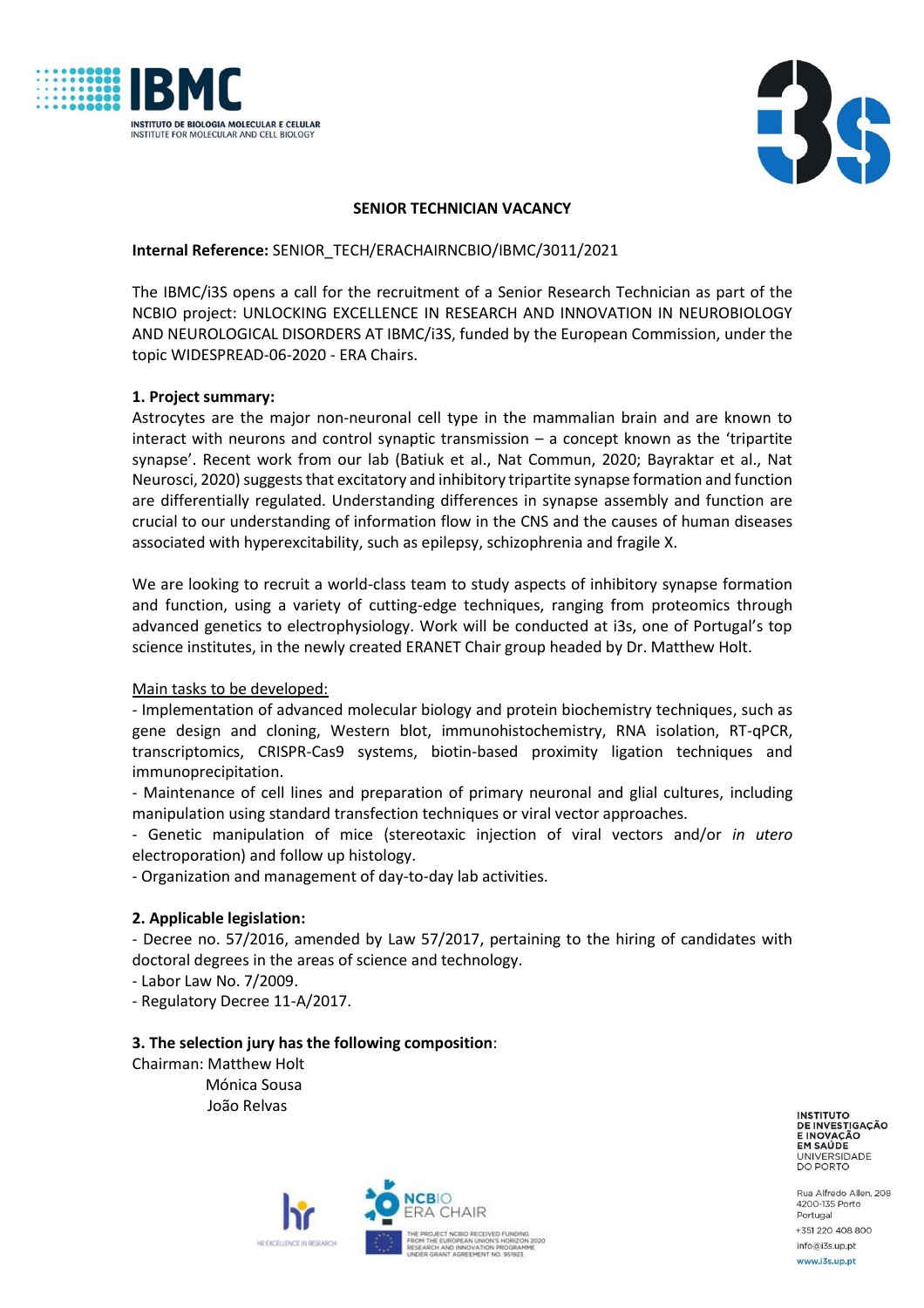



**4. Workplace:** IBMC/i3S, Rua Alfredo Allen, 208, Porto, Portugal.

**5. Salary:** The position is equivalent to that of a Junior Researcher and carries a monthly starting wage of 2.134,73 Euros, in line with national guidelines.

# **6. General and specific requirements for the position are**:

## **Mandatory:**

- Possess a Ph.D. in molecular biology, biochemistry or cell biology.

- Have worked extensively with mice and have experience with colony management.

- Familiar with the day-to-day functioning of a research lab in an academic environment, with prior experience in lab organization and management.

## **Preferred:**

- Highly motivated and comfortable with responsibility, including issues surrounding health and safety and animal ethics.

- Can work independently but also as a team player, happy to share experience/expertise with new researchers (Ph.D. students, junior technicians etc).

- Must be fluent in both written and spoken Portuguese and English.

If the doctorate degree was awarded by a foreign higher education institution, it must comply with the provisions of Decree-Law No. 66/2018, of August 16th, and any formalities established therein must be fulfilled.

## **7. The selection will be made through the evaluation of the following criteria:**

• Detailed CV (80%) – Scientific background and experience in relevant lab techniques (30%), previous work experience (incl. lab management activities) (30%), experience with mentoring junior lab staff (10%) and evidence of relevant professional publications (including oral and poster presentations) (10%).

• Motivation letter (10%): covering interest and motivation in the area of research advertised.

**8.** Candidates achieving a score of 80% or more on initial review with be short-listed for interview (10%) and/or a seminar.

**9.** The final classification system for candidates is expressed on a scale from 0 to 100. Each member of the jury will rank candidates based on the selection criteria and a consensus list will be drawn up of candidate rankings.

Minutes of the proceedings, including the individual rankings of jury members, will be recorded and made available to candidates when requested.

**10.** The final decision of the jury will be ratified by the managing director of the institute, prior to final appointment.

> **INSTITUTO** DE INVESTIGAÇÃO EM SAÚDE UNIVERSIDADE<br>DO PORTO

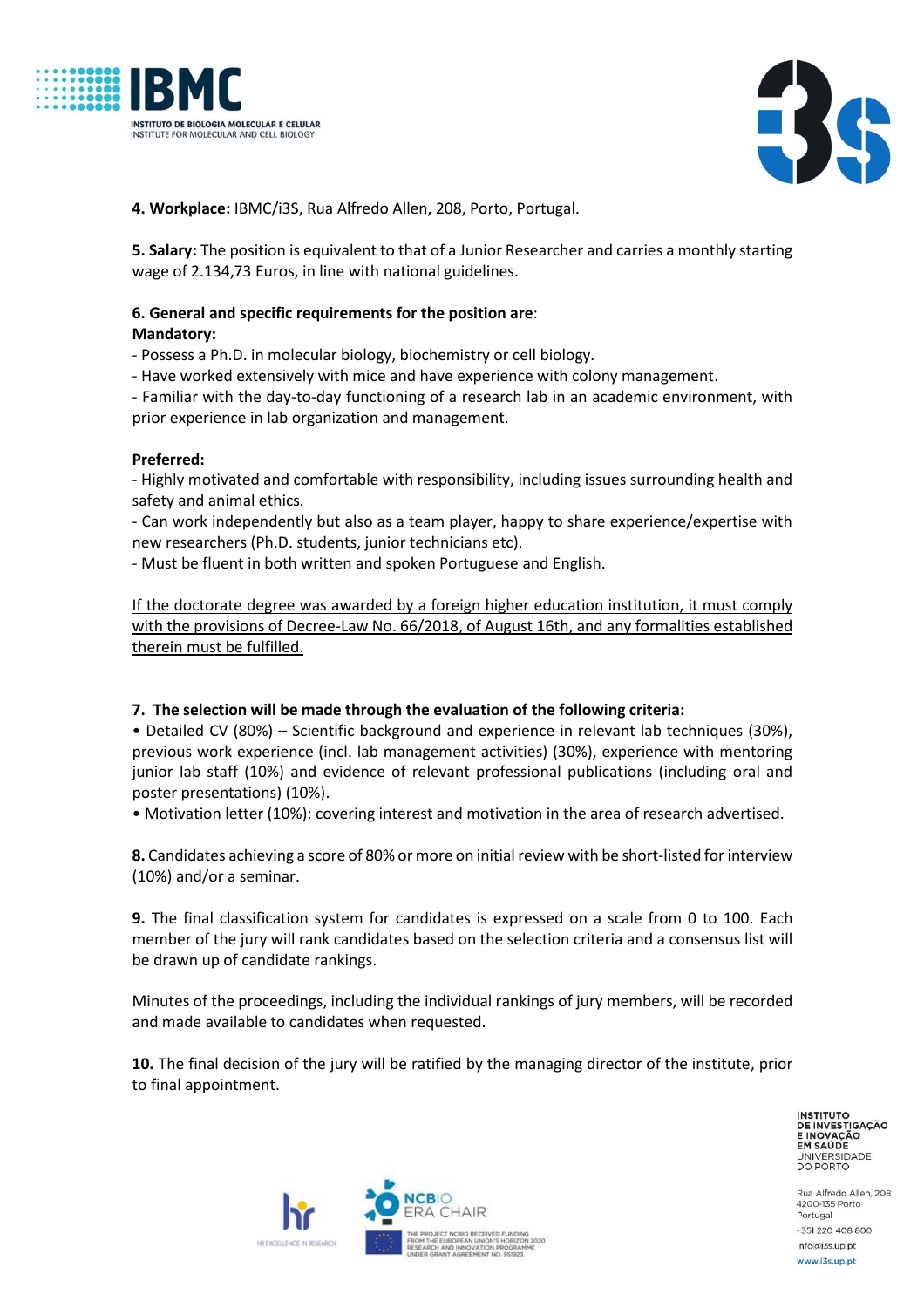



## **11. Application:**

Applications should be written in English and include:

a) Motivation letter.

b) CV (including detailed list of techniques with the candidate is familiar and details of previous lab management experience).

c) Names and contact details for three professional referees

d) PhD certificate

All documents should be provided in PDF format using the following web link: [https://dozer.i3s.up.pt/applicationmanagement/#/addapplications/SENIOR\\_TECHERACHAIRNC](https://dozer.i3s.up.pt/applicationmanagement/#/addapplications/SENIOR_TECHERACHAIRNCBIOIBMC30112021) [BIOIBMC30112021](https://dozer.i3s.up.pt/applicationmanagement/#/addapplications/SENIOR_TECHERACHAIRNCBIOIBMC30112021)

Applications will be accepted from  $1<sup>st</sup>$  December 2021 to 28th February 2022.

Candidates who fail to submit all the required documents will be excluded from the process. In case of doubt, the jury reserves the right to request supporting documents, relevant to the application, from the candidate in question.

**12**. The **list of candidates and their final rankings** will be published on the institute website [\(www.ibmc.up.pt](http://www.ibmc.up.pt/)) under 'Open Positions'. Candidates will also be notified of the outcome by email.

**13.** After **publication of the results**, candidates have 10 working days to respond. The final rankings will be published 90 days after expiry of the application deadline on the institute website [\(www.ibmc.up.pt\)](http://www.ibmc.up.pt/) under 'Open Positions'.

The expected start date of the contract is April 2021.

**14.** This call is specific to the advertised vacancy and can be terminated at any time before approval of the final candidate list.

**15. Non-discrimination and equal access policy:** Candidates will be assessed using an open, transparent and merit-based recruitment process, based on the guidelines laid down in the European Charter for Researchers. The recruitment process will adhere to current data protection legislation.

The IBMC/i3S actively promotes a policy of non-discrimination and equal access, so that no candidate can be privileged, benefited, harmed or deprived of any right or exempted from any duty resulting from ancestry, age, gender, sexual orientation, marital status, family situation, economic status, education, origin or social status, genetic heritage, reduced work capacity, DEINVESTIGAÇÃO